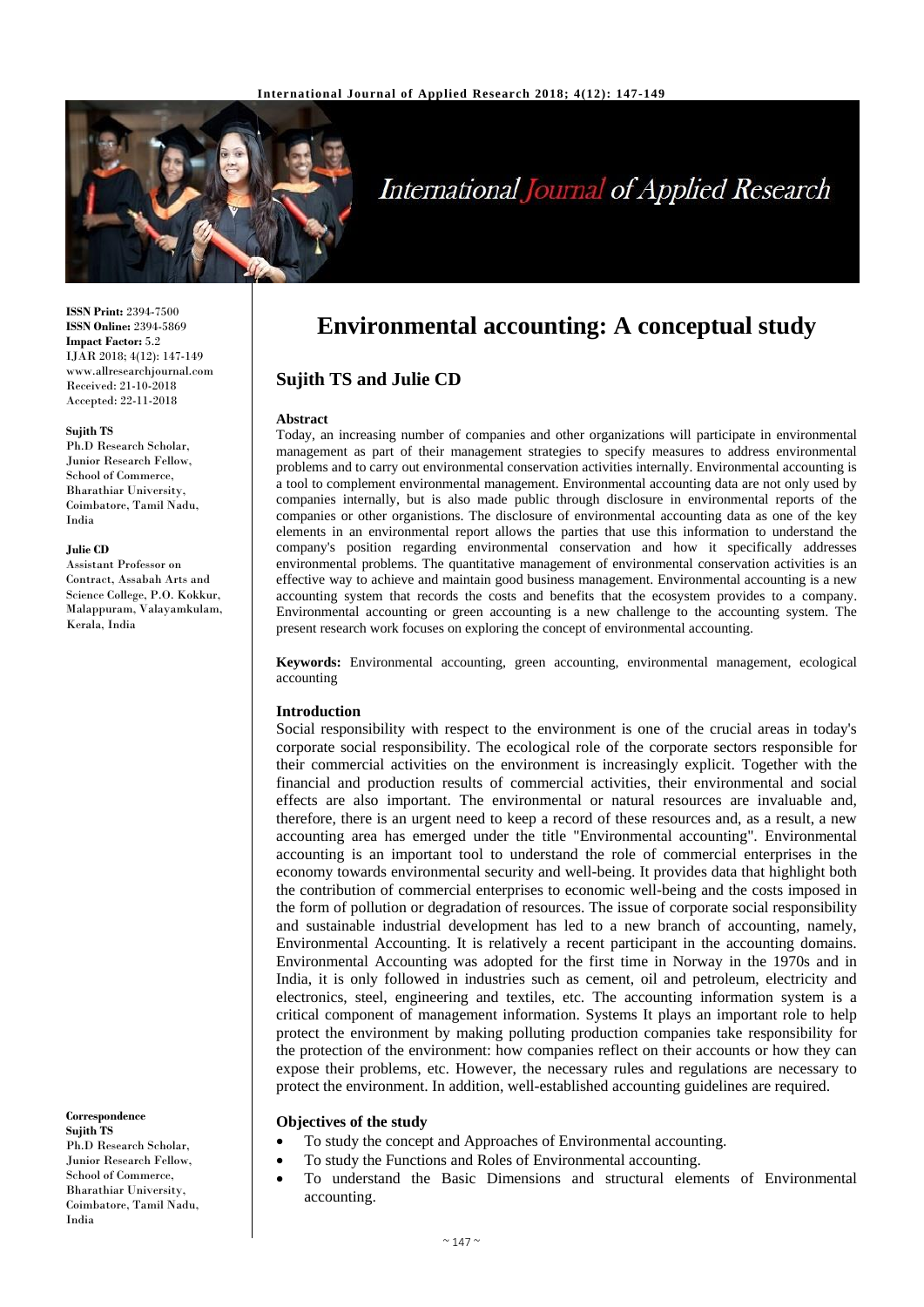## **Research Methodology**

This paper is basically based on concepts. According to the objectives of the study, the research design is of descriptive in nature. Available secondary data were extensively used for the study. Data are collected from articles, journals, and various websites.

## **Concept of Environmental Accounting**

Environmental accounting is an entirely emerging and dynamic concept. Environmental accounting deals with the accounting of the environment that a company encompasses. Environmental accounting attempts to identify and expose the depleted resources and costs that commercial companies reciprocally deliver for the environment. Environmental accounting aims to achieve sustainable development, maintain a favorable relationship with the community and carry out effective and efficient environmental conservation activities. These accounting procedures allow a company to identify the cost of conserving the environment during the normal course of business, identify the benefits obtained from such activities and provide the best possible means of quantitative measurement (in monetary value or physical units) and support the communication of results In the Encyclopedia of Environmental Sciences of McGraw Hill, the term Environment is defined as the "sum total of all conditions and influences that affect the development and life of an organism," including man. Therefore, environmental accounting refers to the measurement and communication of information about the performance of an organization's environmental responsibility to interested parties. Environmental accounting is also known as "green accounting" or "ecological accounting".

# **Approaches of Environmental Accounting**

Environmental accounting has adopted two approaches:-

- 1. Physical Approach
- 2. Monetary Approach

**Physical approach:** The United Nations has suggested physical focus. The United Nations is the place where complete guides are prepared based on the resources available within a country according to its state and uses. For ex. We can classify by agriculture, desert, land, etc. Here, environmental operations are presented in physical terms. Here no monetary value is assigned. The current balance of the resource and the additions and deductions from that resource. This approach is very important to obtain physical information about the resources that environmental statistics can prepare and is also considered the first step in the monetary approach.

**Monetary approach:** Due to many complications in physical focus, the monetary approach is emerging. With the use of this approach, one can know the gains and losses associated with environmental operations. He gained a lot of interest. One can obtain an economic indicator adjusted to the environment.

#### **Functions and Roles of Environmental Accounting**

The functions of environmental accounting are divided into internal and external functions.

Internal functions: As a step of the environmental information system of a company, the internal function

makes it possible to manage the cost of environmental conservation and analyze the cost of environmental conservation activities versus the benefit obtained, and promotes effective environmental conservation activities and efficiently through making appropriate decisions. Internal functions are carried out within a company. They evaluate the costs incurred by environmental conservation activities and related benefits, and are beneficial in improving the efficiency and effectiveness of environmental conservation activities and help to understand what impact such activities may have on commercial operations. By using environmental accounting as an environmental information system, it plays the role of a tool to be used by management and related business segments.

**External functions:** By disclosing quantitatively measured the results of their environmental conservation activities, external functions allow the company to influence the decision-making of interested parties, such as consumers, investors and local residents. External functions are effective in transmitting information about the company. Environmental activities to the interest groups. The environmental accounting data are made public through environmental reports and cover a company's position on environmental conservation activities and the specific measures that the company is taking. By disclosing this information, the trust of society in the company improves and helps achieve a better public evaluation. Therefore, environmental accounting not only meets the company's responsibility to outsiders, such as consumers, investors and local residents, but also facilitates the achievement of a fairer corporate assessment, not just from the point of view of environmental conservation.

#### **Benefits of Environmental Accounting**

- Evaluation of environmental costs/ expenditures.
- Budgeting.
- In making various processes of business planning.
- Calculating costs and savings of environmental projects.
- Cleaner production and eco-design projects.
- Design and implementation of appropriate environmental management systems.
- Developments in environmental performance measures, evaluation, indicators and benchmarking.
- External disclosure of environmental expenditures, investments and liabilities.
- External environmental or sustainability reporting

#### **Basic Dimensions of Environmental Accounting**

**Relevance:** Environmental accounting must provide valid information related to the environmental conservation costs of the company and the benefits of associated activities that contribute to the decision making of interested parties.

**Reliability:** Environmental accounting should eliminate seriously inaccurate or biased data and help build the confidence and trustworthiness of the stakeholders. When disclosing environmental accounting data, it must be represented accurately and faithfully.

**Comprehensibility:** In achieving an understanding of the disclosure of the necessary environmental accounting data, environmental accounting should eliminate the possibility of